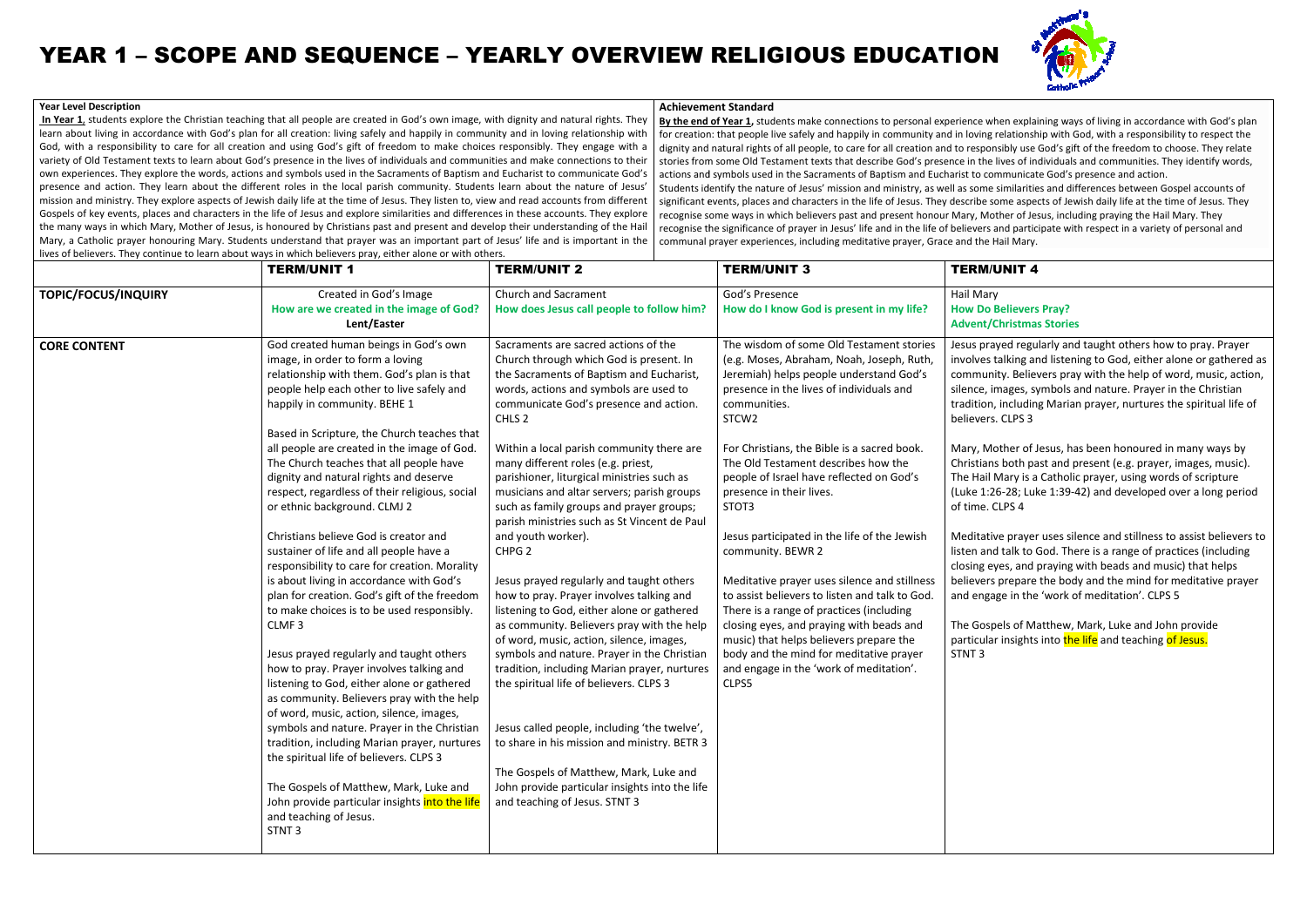# YEAR 1 – SCOPE AND SEQUENCE – YEARLY OVERVIEW

### **REFLECTIONS – EVALUATION -RECOMMENDATIONS for Adjustments**



the Temple 41-47 Annunciations to Mary 26-28

> sits Elizabeth 89-42

| <b>MANDATED SCRIPTURE</b>          | Second Creation story<br>Genesis 2:4b-8 15-23<br>Passover<br>Matthew 26:17-19<br>The Last Supper<br>Mark 14:22-25                                                                                                                                                                                                                                                                                                                                                                                                                                                                                                                                                                                                                                                                                                                                                                                                                                                                | The baptism of Jesus<br>Mark 1:9-11<br>Jesus calls Peter, Andrew, James and John<br><b>Matthew 4:18-22</b><br>Calling the Twelve<br>Mark 3:13-19                                                                                                                                                                                                                                                                                                                                                                             | Moses<br><b>Exodus 3:8-17</b><br>Second Creation story<br>Genesis 2:4b-8 15-23<br>Noah: a story of re-creation<br>Genesis 6:13-9:1                                                                                                                                                                                                                                                                                                                                                                                                                       | Lost in the Te<br>Luke 2:41-47<br>Annunciation<br>Luke 1:26-28<br>Mary visits E<br>Luke 1:39-42                                                                                                                                                      |
|------------------------------------|----------------------------------------------------------------------------------------------------------------------------------------------------------------------------------------------------------------------------------------------------------------------------------------------------------------------------------------------------------------------------------------------------------------------------------------------------------------------------------------------------------------------------------------------------------------------------------------------------------------------------------------------------------------------------------------------------------------------------------------------------------------------------------------------------------------------------------------------------------------------------------------------------------------------------------------------------------------------------------|------------------------------------------------------------------------------------------------------------------------------------------------------------------------------------------------------------------------------------------------------------------------------------------------------------------------------------------------------------------------------------------------------------------------------------------------------------------------------------------------------------------------------|----------------------------------------------------------------------------------------------------------------------------------------------------------------------------------------------------------------------------------------------------------------------------------------------------------------------------------------------------------------------------------------------------------------------------------------------------------------------------------------------------------------------------------------------------------|------------------------------------------------------------------------------------------------------------------------------------------------------------------------------------------------------------------------------------------------------|
| <b>EXPLICIT PRAYER</b>             | Amen/Sign of the Cross (Revise)<br>Grace<br><b>Meditative Practices</b>                                                                                                                                                                                                                                                                                                                                                                                                                                                                                                                                                                                                                                                                                                                                                                                                                                                                                                          | Amen<br>Sign of the Cross<br>Grace                                                                                                                                                                                                                                                                                                                                                                                                                                                                                           | Amen<br>Sign of the Cross<br>Grace<br><b>Meditative Practices</b>                                                                                                                                                                                                                                                                                                                                                                                                                                                                                        | Amen<br>Sign of the C<br>Hail Mary<br>Meditative P                                                                                                                                                                                                   |
| (Optional) Supplementary Scripture |                                                                                                                                                                                                                                                                                                                                                                                                                                                                                                                                                                                                                                                                                                                                                                                                                                                                                                                                                                                  |                                                                                                                                                                                                                                                                                                                                                                                                                                                                                                                              |                                                                                                                                                                                                                                                                                                                                                                                                                                                                                                                                                          | <b>Finding Jesus</b><br>Luke 2:41-52                                                                                                                                                                                                                 |
| <b>RLOS</b>                        | Providing opportunities for students to<br>explore God's presence through art and<br>other media (e.g. engage an artist-in-<br>residence, hold an exhibition of students'<br>religious artwork) ICS1.4<br>Identifying and using scriptural texts to<br>promote and support the Christian values<br>of the school EFG3.1<br>Identifying appropriate times and occasions<br>for different forms (e.g. prayers of praise,<br>intercessions) and expressions (e.g. vocal,<br>meditative, contemplative) of prayer<br><b>PWP1.2</b><br>Involving students in creation of prayers for<br>use in school celebrations PWP2.5<br>Establishing a culture and climate that<br>values and emphasises a sense of the<br>sacred during communal prayer times<br><b>PWP2.6</b><br>Making effective use of the arts (dance,<br>Drama, Media Arts, Music, Visual Arts) to<br>enhance prayer experiences PWP2.9<br>Engaging with local environmental projects<br>as parts of the curriculum SJA2.3 | Identifying appropriate times and occasions<br>for different forms (e.g. prayers of praise,<br>intercessions) and expressions (e.g. vocal,<br>meditative, contemplative) of prayer<br><b>PWP1.2</b><br>Communicating to the school community<br>information about parish and Archdiocesan<br>events (e.g. Mass times, Sacramental<br>programs, youth initiatives, faith<br>development programs) EFW4.2<br>Inviting clergy and parish staff to<br>participate in the everyday and significant<br>events of the school EFW3.1 | Providing opportunities for students to<br>explore God's presence through art and<br>other media (e.g. engage an artist-in-<br>residence, hold an exhibition of students'<br>religious artwork) ICS1.4<br>Establishing a culture and climate that<br>values and emphasises a sense of the<br>sacred during communal prayer times<br><b>PWP2.6</b><br>Identifying appropriate times and occasions<br>for different forms (e.g. prayers of praise,<br>intercessions) and expressions (e.g. vocal,<br>meditative, contemplative) of prayer<br><b>PWP1.2</b> | Engaging stu<br>sacred space<br>gardens, loca<br>Establishing<br>secular psych<br>celebrations<br><b>ICS2.3</b><br>Identifying a<br>aesthetic en<br>materials, ar<br>Identifying a<br>(e.g. prayers<br>vocal, medita<br>Establishing<br>sense of the |

| Sign of the Cross       |
|-------------------------|
| Hail Mary               |
| Meditative Practices    |
| Finding Jesus in Temple |
| Luke 2:41-52            |

g students in the prayerful use of local prayer sites, spaces, and physical structures (e.g. labyrinths, peace local parish church) ICS1.1

hing practices and procedures for movement from psychological space to a readiness for prayer and tions (e.g. use of bells, chimes, silence, ritual actions) ing students in the prayerful use of local prayer s<br>d spaces, and physical structures (e.g. labyrinths,<br>ms, local parish church) ICS1.1<br>lishing practices and procedures for movement fr<br>ar psychological space to a readiness

ing and sourcing suitable resources for creating an ic environment for liturgy and ritual (e.g. music, symbols, Ils, artefacts, images) ICS3.3

ing appropriate times and occasions for different forms (e.g. prayers of praise, intercessions) and expressions (e.g. neditative, contemplative) of prayer PWP1.2 ppropriate times and occasions for different<br>of praise, intercessions) and expressions (e.g<br>ative, contemplative) of prayer PWP1.2<br>a culture and climate that values and empha

hing a culture and climate that values and emphasises a sense of the sacred during communal prayer times PWP2.6